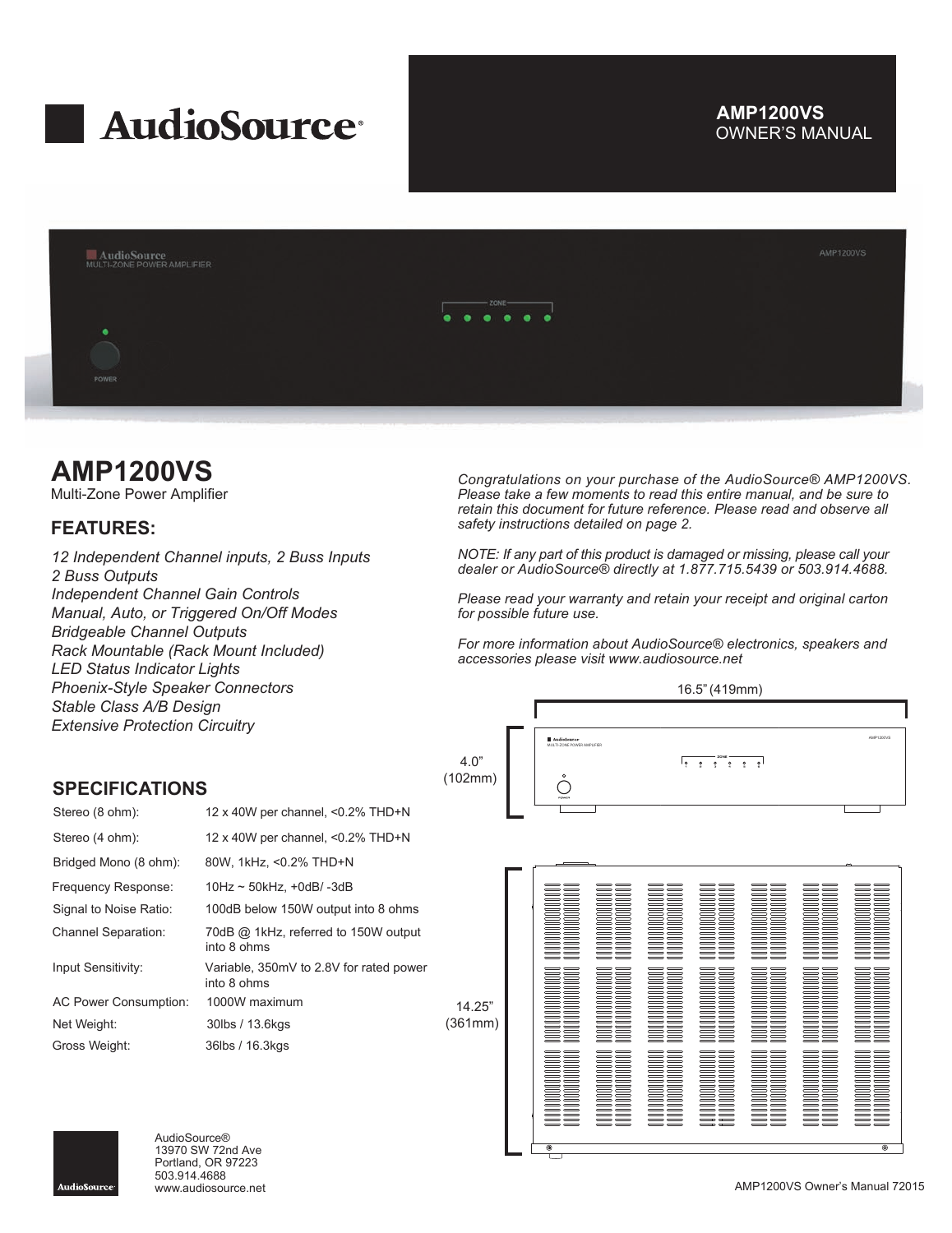# **CAUTION**

**RISK OF ELECTRICAL SHOCK DO NOT OPEN**



CAUTION: TO REDUCE THE RISK OF ELECTRIC SHOCK, DO NOT REMOVE THE COVER. NO USER SERVICABLE PARTS INSIDE. REFER SERVICING TO QUALIFIED PERSONNEL!

EXPLANATION OF SAFETY SYMBOLS



The exclamation point within an equilateral triangle is intended to alert the user of the presence of important operating and maintenance (servicing) instructions in the literature accompanying the appliance.

The lightning flash with the arrowhead symbol within an equilateral triangle is intended to alert the user to the presence of uninsulated "dangerous voltage" within the products' enclosure that may be of sufficient magnitude to constitute a risk of electric shock to persons.

## **IMPORTANT SAFETY INSTRUCTIONS**

- WARNING: TO PREVENT FIRE OR SHOCK HAZARD, DO NOT EXPOSE THIS APPLIANCE TO RAIN OR MOISTURE. THE APPARATUS SHALL NOT BE EXPOSED TO DRIPPING OR SPLASHING AND THAT OBJECTS FILLED WITH LIQUIDS, SUCH AS VASES, SHALL NOT BE PLACED ON APPARATUS.
- WARNING: TO PREVENT FIRE OF SHOCK HAZARD, DO NOT USE THIS PLUG WITH AN EXTENSION CORD, RECEPTACLE OR OTHER OUTLET UNLESS THE BLADES CAN BE FULLY INSERTED TO PREVENT BLADE EXPOSURE.
- WARNING: THE MAINS PLUG IS USED AS DISCONNECT DEVICE. THE DISCONNECT DEVICE SHALL REMAIN READILY AVAILABLE.
- WARNING: ONLY USE ATTACHMENTS OR ACCESSORIES SPECIFIED OR PROVIDED BY THE MANUFACTURER.
- 1. Read these instructions.
- 2. Keep these instructions.
- 3. Heed all warnings.
- 4. Follow all instructions.
- 5. Do not use this apparatus near water.
- 6. Clean only with dry cloth.
- 7. Do not block any ventilation openings. The ventilation should not be impeded by covering the ventilation openings with items such as newspaper, table cloths, curtains etc. Install in accordance with the manufacturer's instructions.
- 8. Do not install near heat sources such as radiators, heat registers, stoves, or other apparatus (including amplifiers) that produce heat. No open flame sources, such as lighted candles, should be placed on the apparatus.
- 9. Do not defeat the safety purpose of the polarized or grounding type plug. A polarized plug has two blades with one wider than the other. A grounding type plug has two blades and a third grounding prong. The wide blade or third prong is provided for your safety. If the provided plug does not fit into your outlet, consult an electrician for replacement of the obsolete outlet.
- 10. Protect the power cord from being walked on or pinched particularly at the plugs, convenience receptacles, and at the point of exit from the apparatus.
- 11. Only use attacheements/accessories specified by the manufacturer.
- 12. Use only with the cart, stand, tripod, bracket, or table specified by the manufacturer, or sold with the apparatus. When a cart or rack is used, use caution when moving the cart/apparatus combination to avoid injury from tip-over.



- 13. Unplug the apparatus during lightning storms or when unused for long periods of time.
- 14. Refer all servicing to qualified personnel. Servicing is required when the apparatus has been damaged in any way, such as power supply cord or plug is damaged, liquid has been spilled or objects have fallen into the apparatus has been exposed to rain or moisture, does not operate normally, or has been dropped.
- 15. WARNING: To reduce the risk of fire or electric shock, do not expose this apparatus to rain or moisture. The apparatus shall not be exposed to dripping or splashing and that objects filled with liquids, such as vases, shall not be placed on apparatus.
- 16. WARNING: The mains plug/appliance coupler is used as disconnect device, the disconnect device shall remain readily operable.
- 17. This equipment is a Class II or double insulated electrical appliance. It is designed in such a way that it does not require a safety connection to electrical earth.



ATTENTION: RISQUE DE CHOC ELECTRIQUE-NE PAS OUVRIR 18.

 - This lightning flash with arrowhead symbol within an equilateral triangle is intended to alert the user to the presence of non-insulated "dangerous voltage" within the product's enclosure that may be of sufficient magnitude to constitute a risk of electric shock.

 - Warning: to reduce the risk of electric shock, do not remove cover (or back) as there are no user-serviceable parts inside. Refer servicing to qualified personnel. - The exclamation point within an equilateral triangle is intended to alert the user

 to the presence of important operating and maintenance instructions in the literature accompanying the appliance.

MAGNETIC FIELD: !!CAUTION!! Do not locate sensitive high-gain equipment such as preamplifiers or tape decks directly above or below the unit. Because this amplifier has a high power density, it has a strong magnetic field, which can induce hum into unshielded devices that are located nearby. The field is strongest just above and below the unit. If an equipment rack is used, we recommend locating the amplifier(s) in the bottom of the rack and the preamplifier or other sensitive equipment at the top.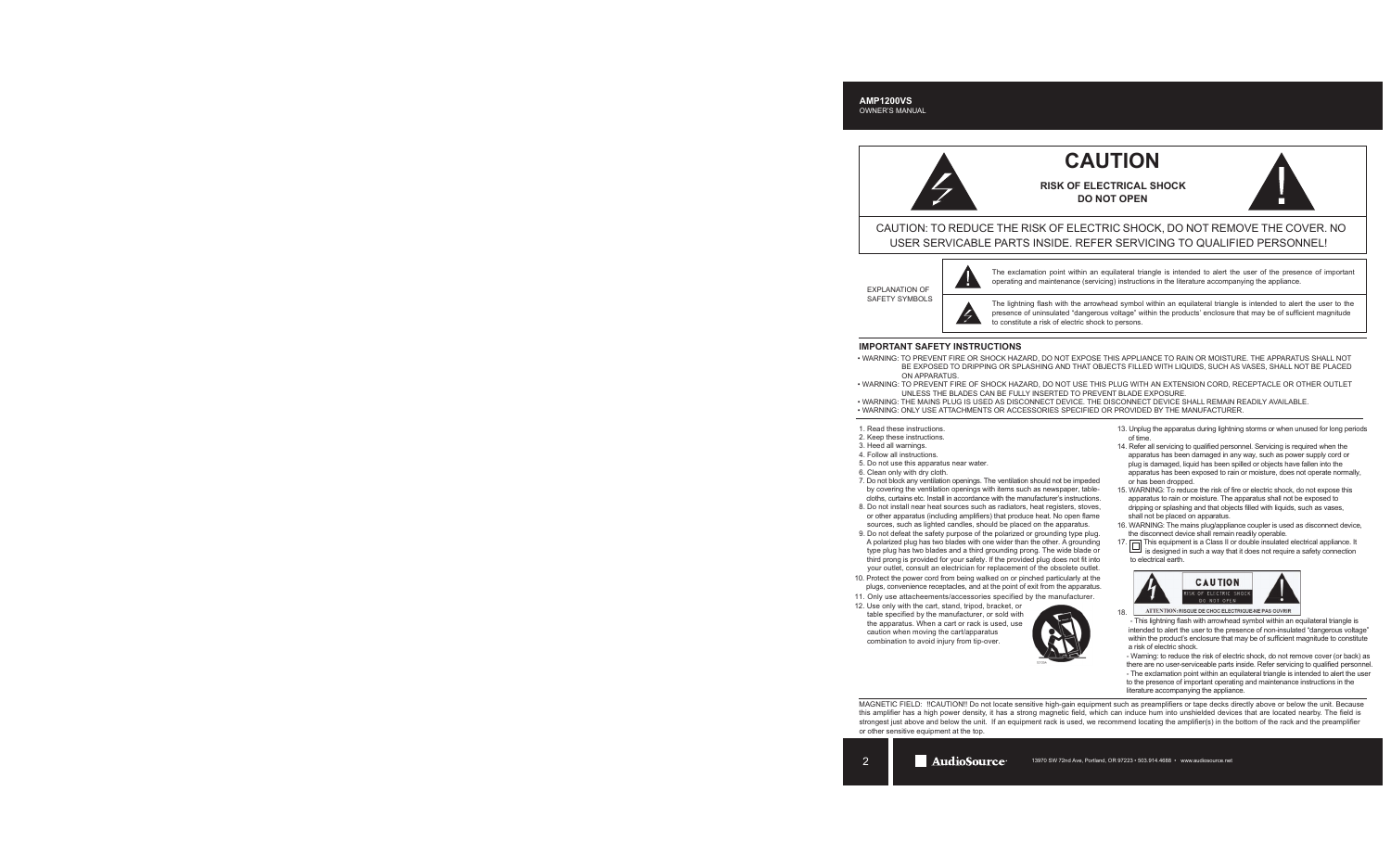## **AMP1200VS** OWNER'S MANUAL

AMP1200VS





## **REAR PANEL CONTROLS**

AudioSource

## 3. *BUS Line Inputs / Outputs*

The AMP1200VS has two common or BUS inputs that receives audio signals from standard line-level audio sources and sends them to any or all channels. The BUS line outputs are direct feed-through to allow the BUS inputs to be fed to other amplifiers. Be sure to use high quality RCA cables that feature low impedance, shielding and high quality connectors.

## 4. *Remote Turn-On Switch*

This switch selects the turn-on stimuli that will put the amplifier in ready mode. "Trigger" setting relies on 3-30V AC/DC voltage going into the trigger input to activate the amplifier. "Auto" setting senses a signal on the RCA line-level inputs and automatically puts the amp in ready mode. "On" setting puts the amp constantly in ready mode so that it can be controlled by the master power switch on the front panel. In "Auto" mode, the amplifier will take approsimately 15 minutes to return from ready to standby mode.

## 5. *Trigger Input / Output*

The trigger input is a handy feature when connecting the amplifier to an automated audio system. The 3.5mm miniplug jack will accept a 3-30V AC/DC output from another device, or from a separate power supply. When the trigger input is energized, the amp turns from standby to ON mode. When using the AMP1200VS with a receiver without a trigger output, the voltage can come from a 12V wall wart (3.5mm tip-positive connector) plugged into the receiver's switched outlet and the trigger input. The AMP1200VS can also provide an output trigger voltage (12DC @500mA max.) to turn on and off other devices in the audio system. When the amplifier turns off (standby mode), the voltage will drop to zero.

#### 6. *Channel Gain Control*

Each channel has its own independent level adjustment. This allows the output level of each speaker to be perfectly matched to its area. It can also be used to limit the maximum audio level in a certain area.

## *Bridging Switch* 7.

By simply flipping a single switch, two channels can be combined to increase the total power output. This is helpful when extra power is needed in certain areas.

*Note:* The minimum impedance for bridged channels is 8 ohms. Also, please observe the proper speaker wiring when bridging channels. Input selection and volume settings for bridged channels will be controlled by the left channel. "BR" is bridged mode and "ST" is non-bridged or stereo mode.

## 8. *Input Selection Switch*

Each channel is capable of delivering the source from many inputs. The three main inputs are BUS 1, BUS 2 and LINE IN. The selection for these inputs is done via the Input Selection switch associated with each channel. Select the desired source input. Set the Input Selection switch to BUS 1 (will play source connected to the BUS 1 input), BUS 2 (will play source connected to the BUS 2 input) or LINE IN (will play source connected to that channel's LINE IN).

#### 9. *Speaker Output Terminals*

The AMP1200VS uses high quality Phoenix style connectors for the speaker connections. Use 14-18 gauge stranded two-conductor loudspeaker wire. Ensure that at least 2 inches of each conductor are separated. Strip away ¼ inch of insulation from each conductor. Connect the appropriate conductor to each screw terminal, observing correct polarity. Also, please observe proper speaker wiring when bridging channels.

#### 10. *Individual Channel Input*

All twelve channels have their own dedicated input that allows the connection of audio sources in addition to the common BUS inputs. This is useful when using the AMP1200VS with an audio matrix switcher.

## 11. *AC Voltage Switch*

The unit is set at the factory for 115V U.S. operation; simply connect the included IEC power cord to your wall outlet. For 230V operation, move the voltage selector switch to the 230V position. When operating at 230V the internal fuse located in the IEC socket should also be changed. In most 230V applications a separate power cord will be required and is not included.

## *IEC Power Connector* 12.

The unit comes with an IEC jack that permits removal of the AC power cord. This allows the flexibility of changing the power cord for different countries. The IEC socket also houses the main fuse holder. Plug the power cord supplied with the amplifier into the amplifier and a wall outlet or appropriate surge protector.

*CAUTION:* DO NOT plug the amplifier's power cord into a switched outlet, such as what is provided on some Surround Receivers. If you wish to have the amplifier turn on when the Receiver is powered up, use one of the power modes, such as Trigger or Auto.